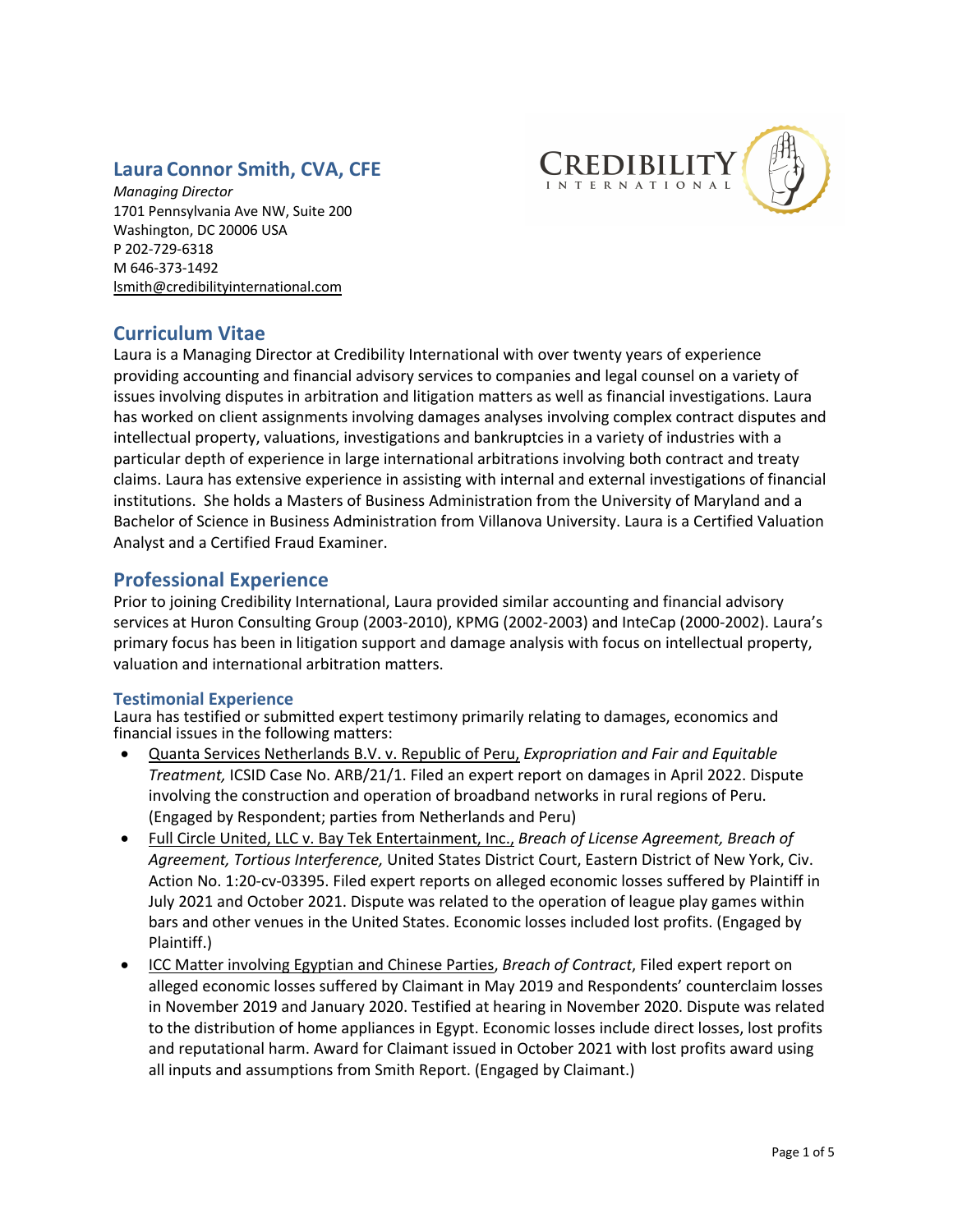

### **Testimonial Experience (Continued)**

- Bull Communications, Inc. v. PaeTec Communications, Inc., *Breach of Contract*, Supreme Court of the State of New York, County of Monroe, Index No. 2010-7108. Filed expert reports on alleged economic losses suffered by plaintiff in January 2018 and March 2018 and provided deposition testimony in May 2018. Economic losses include lost commission payments in the telecommunication industry. (Engaged by Plaintiff.)
- Martin Campanella v. Metropolitan Aviation, LLC, *Wrongful Termination*, U.S. Department of Labor, Assistant Secretary of Labor for Occupational Safety and Health. Filed an expert report on alleged economic losses suffered by the plaintiff in February 2014. Economic losses include lost back-pay and lost future earnings. (Engaged by Plaintiff.)
- *Senate Committee on Governmental Affairs*, regarding BSA/AML findings and compliance with an investigation into a Washington, DC Financial Institution (2004).

#### **Consulting Engagement Experience**

Representative examples of Laura's engagement experience include:

#### **Disputes**

- Pharmaceutical Industry, Arbitration; *Breach of Contract.* Managed an engagement team in a dispute involving claims related a license agreement for a pharmaceutical product. Analyses included assessments of royalties and stock option grants.
- Oil and Gas Industry, Arbitration; *Breach of Contract.* Managed an engagement team in an interim measures proceeding regarding financial and audit issues and in the defense of alleged damages and the assessment of counterclaims involving an oil and gas exploration and production joint venture in Nigeria.
- Convenience Store and Gas Station Industry, Litigation; *Involuntary Dissolution.* Managed an engagement team in a shareholder oppression matter. Analyses included assessments of the fair value of the company and the minority shareholders' interest in the company. Shareholder dispute involving the oppression of the minority shareholders of a company owning a regional chain of convenience stores with gas stations.
- Banking and Insurance Industries, Litigation; *Breach of Fiduciary Duty, Unjust Enrichment, Fraudulent Conveyance.* Managed an engagement team in a breach of fiduciary duty dispute involving the failure of an insurer and reinsurance company. Analyses included assessments of the benefits received by parties to the litigation and the conduct of certain executives.
- **•** Banking Industry, Litigation; *Aiding and Abetting Fraud and Breach of Fiduciary Duty*. Managed engagement team in a fraud dispute and related aiding and abetting claims against a financial institution related to the fraud perpetrated by Allen Stanford and his coconspirators in the
- operation of a decay-long Ponzi scheme. Medical Industry, Arbitration; *Breach of Contract. Managed engagement team in a breach of* contract dispute involving an agreement for the development of knee replacement products
- Medical Industry, Arbitration; *Breach of Contract*. Managed engagement team in a breach of contract dispute involving a license agreement related to medical data.
- Insurance Industry, Litigation; *Breach of Contract, Breach of Fiduciary Duty, Fraud in the Inducement, Gross Negligence.* Managed engagement team in a breach of contract and fraud dispute involving the management of an insurers assets related to the collapse of hedge funds and<br>related party reinsurers.
- **•** Securities Litigation; *Violations of Securities Laws.* Managed engagement team in a securities litigation that dealt with issues related to GAAP loan loss reserves on credit card loan portfolio.
- Software Industry, Litigation; *Breach of Contract, Tortious Interference, Breach of Fiduciary Duty, Interference with Economic Relations and Misappropriation of Trade Secrets.* Managed engagement team in a breach of contract and breach of fiduciary duties dispute involving the development of software for food delivery.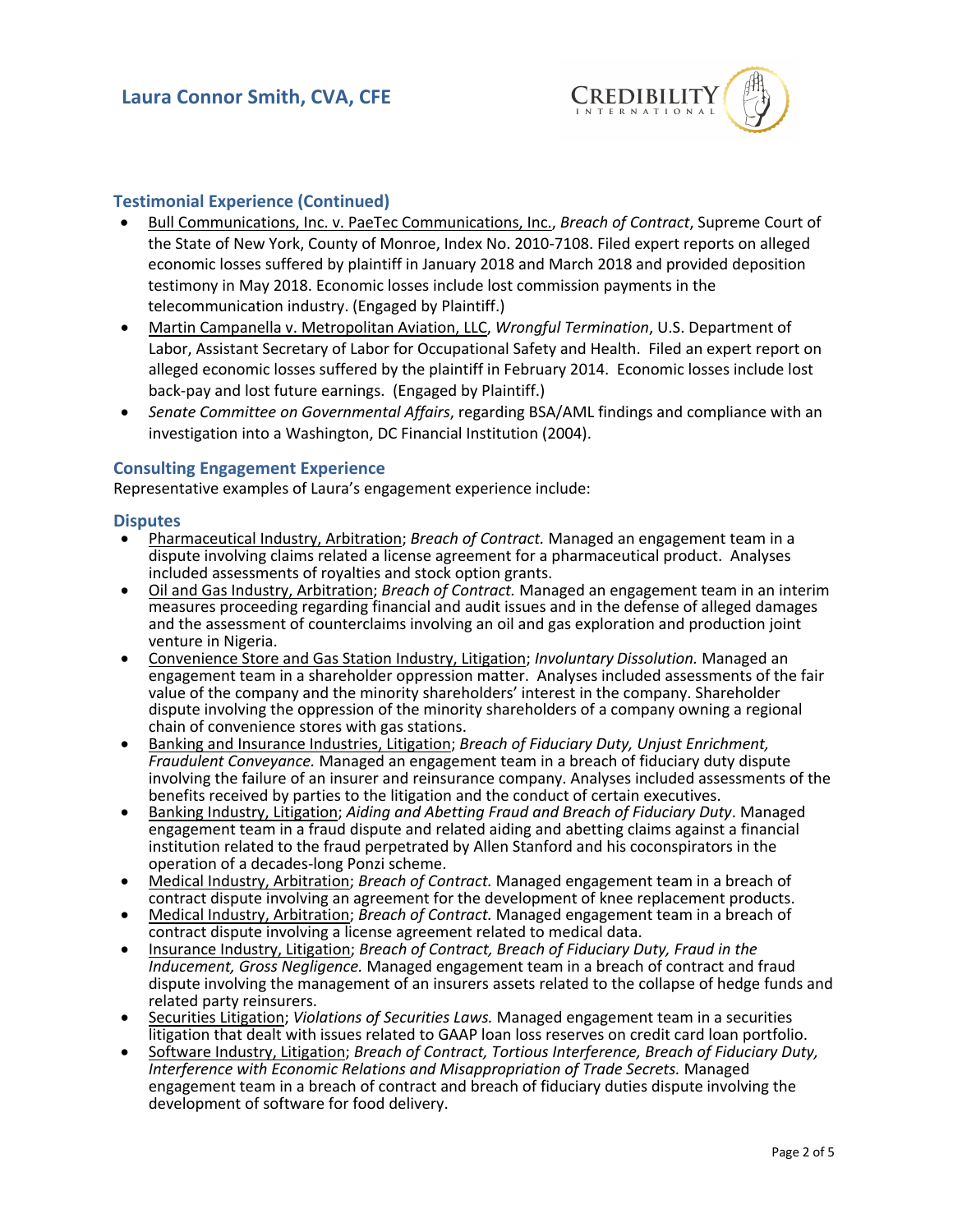

#### **Disputes (Continued)**

- Banking and Insurance Industries, Litigation; *Breach of Contract, Negligence and Misrepresentation.* Managed engagement team in a breach of contract dispute involving a bank trustee relationship in the healthcare industry. Dispute involved the failure of a reinsurance
- **•** Pharmaceutical Industry, Arbitration; *Denial of Justice*. Managed engagement team in a dispute involving a request for interim measures involving a \$150 million judgment in Ecuador. Interim
- measures were denied. Real Estate Development Industry, Arbitration; *Expropriation.* Managed engagement team in an international contract dispute, which involved the assessment of lost profits related to a resort
- Railway Matter, Arbitration: *Breach of Contract*. Managed engagement team in an international contract dispute, which involved the assessment of lost profits related to a Colombian railway.
- Banking and Insurance Industries, Litigation; *Breach of Contract.* Managed engagement team in a breach of contract dispute involving a bank trustee relationship in the healthcare industry. Dispute involved the failure of two reinsurance company and collateral held in a bank trust account.
- Port Operations Matter, Arbitration; *Expropriation.* Managed engagement team in an
- **•** Postal Service Industry, Arbitration; *Expropriation*. Managed engagement team in an international investment treaty dispute, which involved the assessment of value of a Croatian postal service provider.
- Textile Manufacturing Industry, Arbitration; *Expropriation.* Managed engagement team in an international investment treaty dispute, which involved the assessment of value of cotton fabric
- manufacturing and dyeing plants located in Uzbekistan.<br>
 Insurance Industry, Arbitration; *Breach of Contract*. Managed engagement team in a breach of<br>
contract dispute, involving advanced data analytics in the health ins
- **Exam** Aerospace Industry, Litigation; Antitrust. Managed engagement team in an antitrust dispute, which involved the assessment of past damages and lost future opportunities in the aerospace industry. • Gold Mining Matter, Arbitration; *Expropriation.* Managed engagement team in an international
- investment treaty dispute, which involved the assessment of value of a Venezuelan gold mining concession. • Consulting Service Industry, Litigation; *Breach of Fiduciary Duties.* Managed engagement team in
- breach of fiduciary duties dispute involving claims against a former officer and the directors of a large multi-national consulting firm related to events preceding bankruptcy. Matter involved<br>assessing the value of the firm both consolidated and by its individual operating units.
- Television/Broadcasting Industry, Litigation; *Breach of Contract*. Managed engagement team in contract dispute involving distribution rights for Polish television content for broadcast and Internet distribution in the Americas.
- Commodities Matter, Arbitration; *Breach of Contract.* Managed engagement team in international contract dispute involving wrongful termination of joint venture agreement involving the sales of commodities in Venezuela. • Education Industry, Arbitration; *Breach of Contract.* Managed engagement team in international
- contract dispute involving wrongful termination of contract related to the offering of higher education programs in Vietnam.
- Telecommunication Industry, Arbitrations; *Breach of Contract.* Managed engagement team in international contract disputes involving interconnection rates between Egyptian fixed and mobile telecommunication operators.<br>Wrongful Termination Matter, Arbitration; *Wrongful Termination*. Managed engagement team in
- a wrongful termination dispute involving lost back pay and future lost compensation.
- Financial Services Industry, Arbitrations; *Breach of Contract.* Managed engagement team in international contract disputes the operation of payment card operations in and its franchisees, which involved the assessment of potential lost profits and other potential financial harm involving parties from Ecuador, Malaysia, New Zealand, Singapore and the US.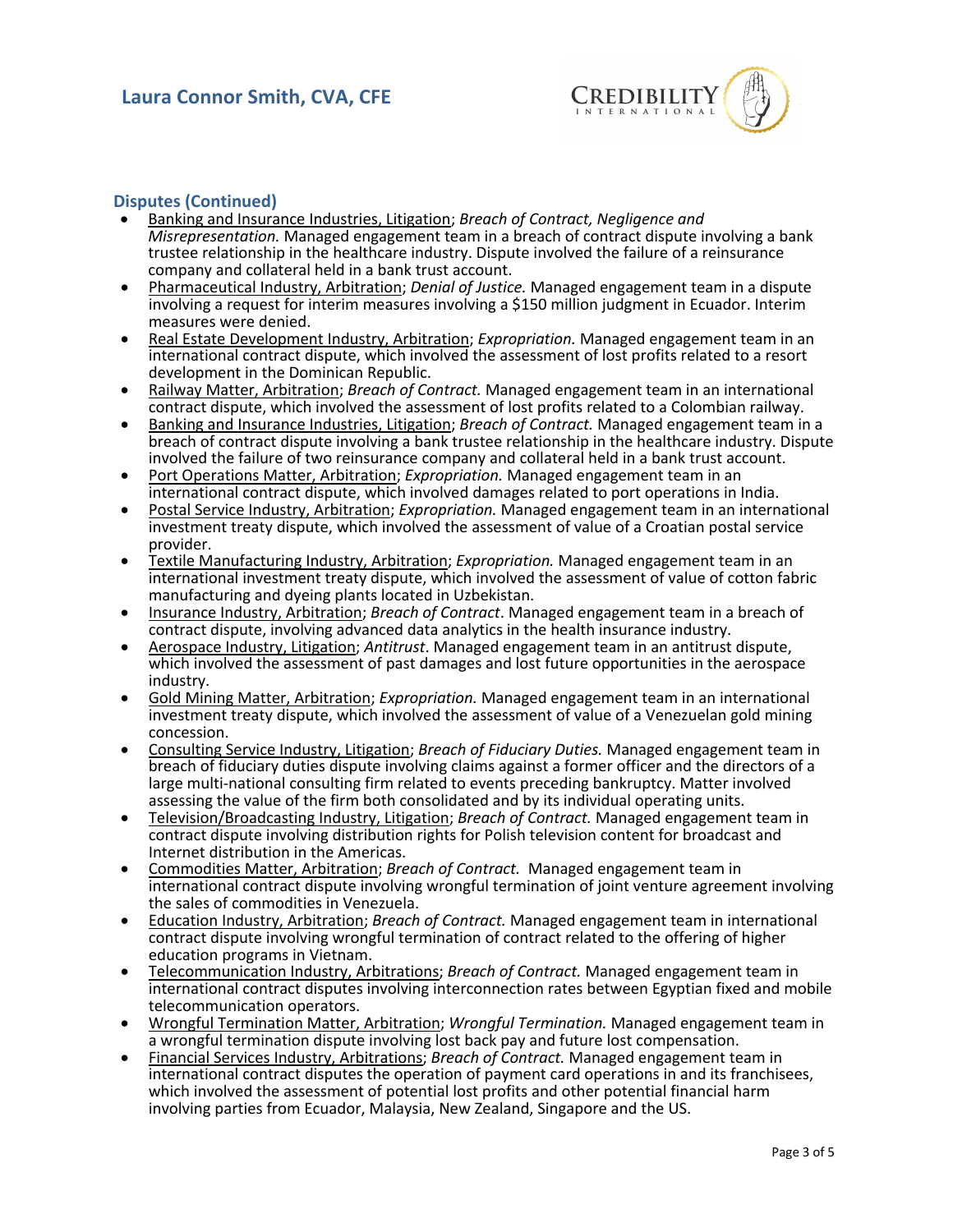

### **Disputes (Continued)**

- Chemical Manufacturing Industry, Arbitration; *Expropriation.* Managed engagement team in an international investment treaty dispute, which involved the assessment of value of a Romanian chemical plant.
- Shipping Dispute in Iron Ore Industry, Arbitration; *Breach of Contract* Managed engagement team in an international maritime dispute related to the contractual arrangements for the shipment of iron ore involving parties from Argentina and Brazil.
- Software Various Intellectual Property Matters. Managed engagement teams in preparation of damage assessments related to patent infringement matters in a variety of industries, including online wagering technology, computer hardware and software, internet-related technologies, toys
- and games, food additives, medical devices and hurricane protection.<br>Telecommunications Industry, Litigation; *Legal Malpractice*. Prepared damage analysis, drafted expert report and prepared expert for deposition and trial testimony for legal malpractice matter involving reasonable royalty damages for technology in the wireless telecom industry.
- Industry, Litigation; *Infringement.* Prepared damage analysis for a Trade Secret infringement case in the software industry.

#### **Valuation & Licensing**

- Telecommunications industry, Litigation; *Shareholder Dispute.* Managed engagement team in an appraisal action to assess the fair value of a Russian telecommunications company in the Delaware
- Various Industries. Assisted in the valuation of intellectual property portfolios and developing and implementing intellectual property licensing programs in a variety of industries, including<br>interactive television, semiconductors and Bluetooth technology.
- Toy & Game Industry. Assisted with the determination of the extent of past and future financial damage to a well-known toy brand as a result of the negative impact of lead paint related recalls of its products.

## **Financial Investigations, Fraud & Forensic Accounting**

- Various Industries. Conducted royalty investigations to determine damages related to the alleged underpayment of royalties in the software industry and pharmaceutical industry.
- Banking Industry. Managed team assisting government with Bank Secrecy Act compliance and fund tracing investigation. Drafted reports to the government on our progress and findings.
- Banking Industry. Assisted government regulators in an investigation involving Anti-Money Laundering and Bank Secrecy Act compliance and fund tracing for a financial institution. Drafted multiple reports to the regulators on our progress and findings.

- 
- **Education and Professional Certifications**<br>• Masters of Business Administration, University of Maryland, College Park, Maryland. 2006.<br>• Bachelor of Science in Business Administration, Finance, Villanova University, Villa
- **•** Certified Valuation Analyst, 2009.<br>• Certified Fraud Examiner, 2021.
- 

- **Professional Associations** Member, National Association of Certified Valuators and Analysts Member, Association of Certified Fraud Examiners
-